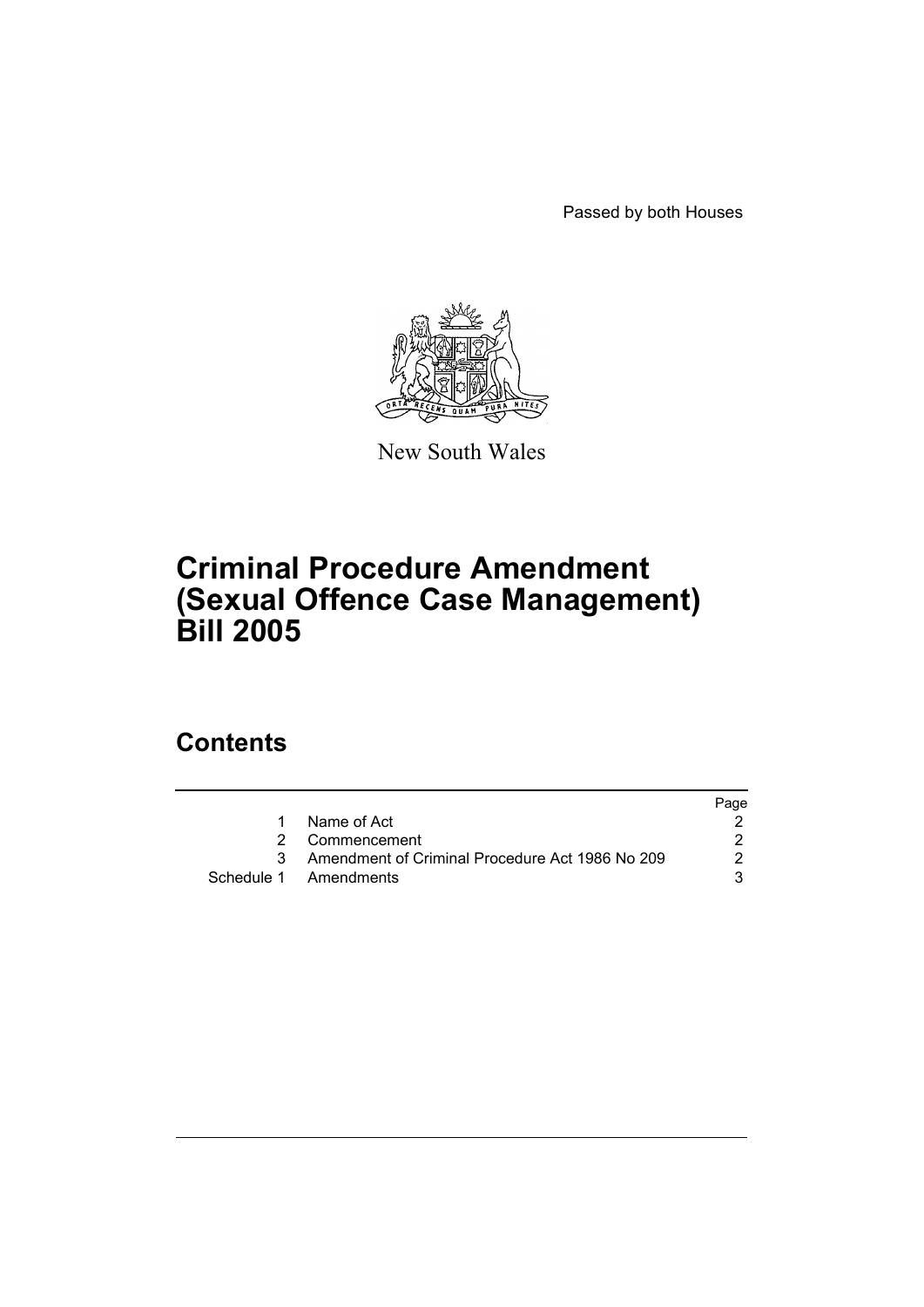*I certify that this PUBLIC BILL, which originated in the LEGISLATIVE ASSEMBLY, has finally passed the LEGISLATIVE COUNCIL and the LEGISLATIVE ASSEMBLY of NEW SOUTH WALES.*

> *Clerk of the Legislative Assembly. Legislative Assembly, Sydney, , 2005*



New South Wales

# **Criminal Procedure Amendment (Sexual Offence Case Management) Bill 2005**

Act No , 2005

An Act to amend the *Criminal Procedure Act 1986* to provide that a pre-trial order made in proceedings relating to a prescribed sexual offence is binding on the trial Judge.

*I have examined this Bill, and find it to correspond in all respects with the Bill as finally passed by both Houses.*

*Chairman of Committees of the Legislative Assembly.*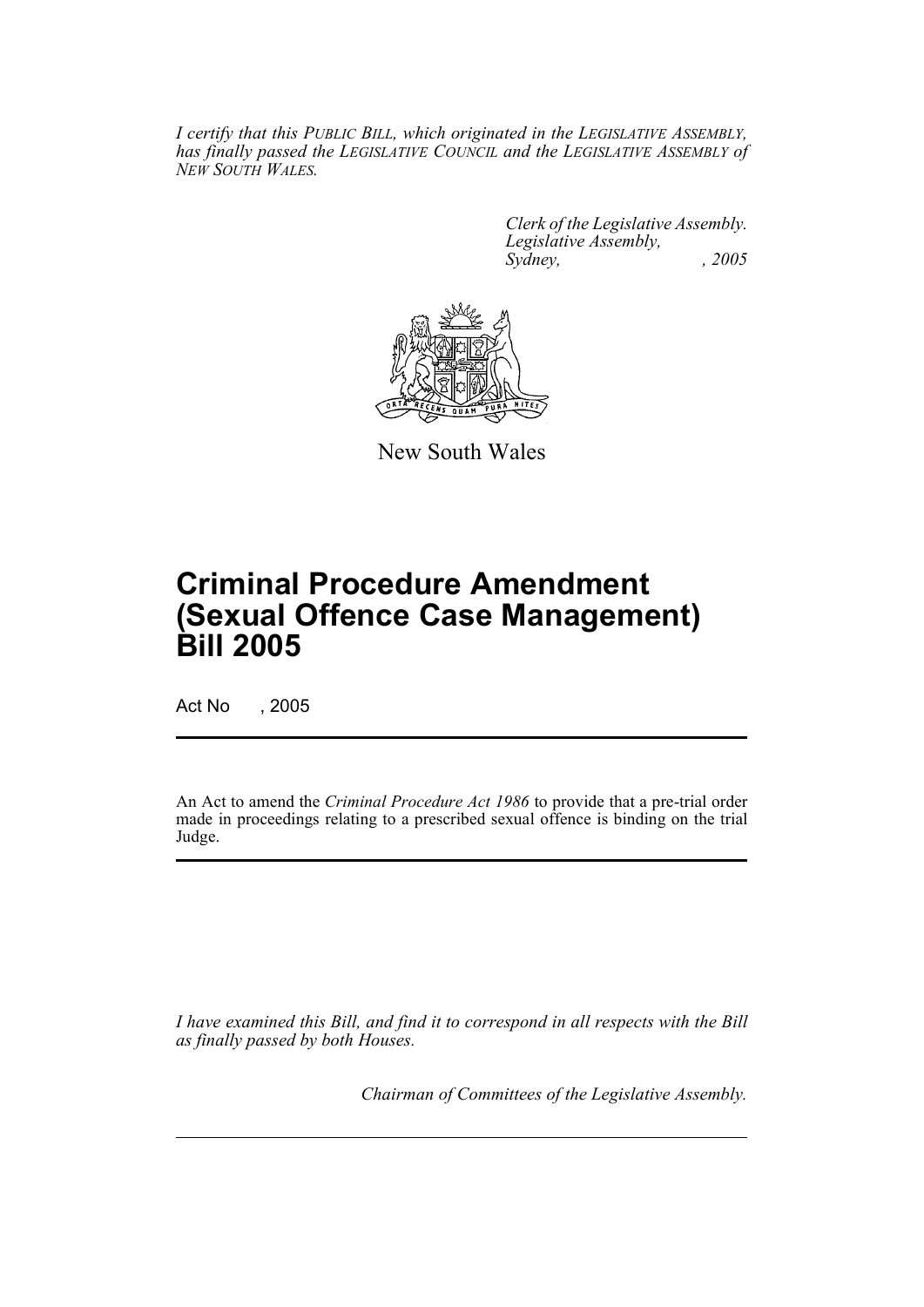### **The Legislature of New South Wales enacts:**

### **1 Name of Act**

This Act is the *Criminal Procedure Amendment (Sexual Offence Case Management) Act 2005*.

### **2 Commencement**

This Act commences on the date of assent to this Act.

### **3 Amendment of Criminal Procedure Act 1986 No 209**

The *Criminal Procedure Act 1986* is amended as set out in Schedule 1.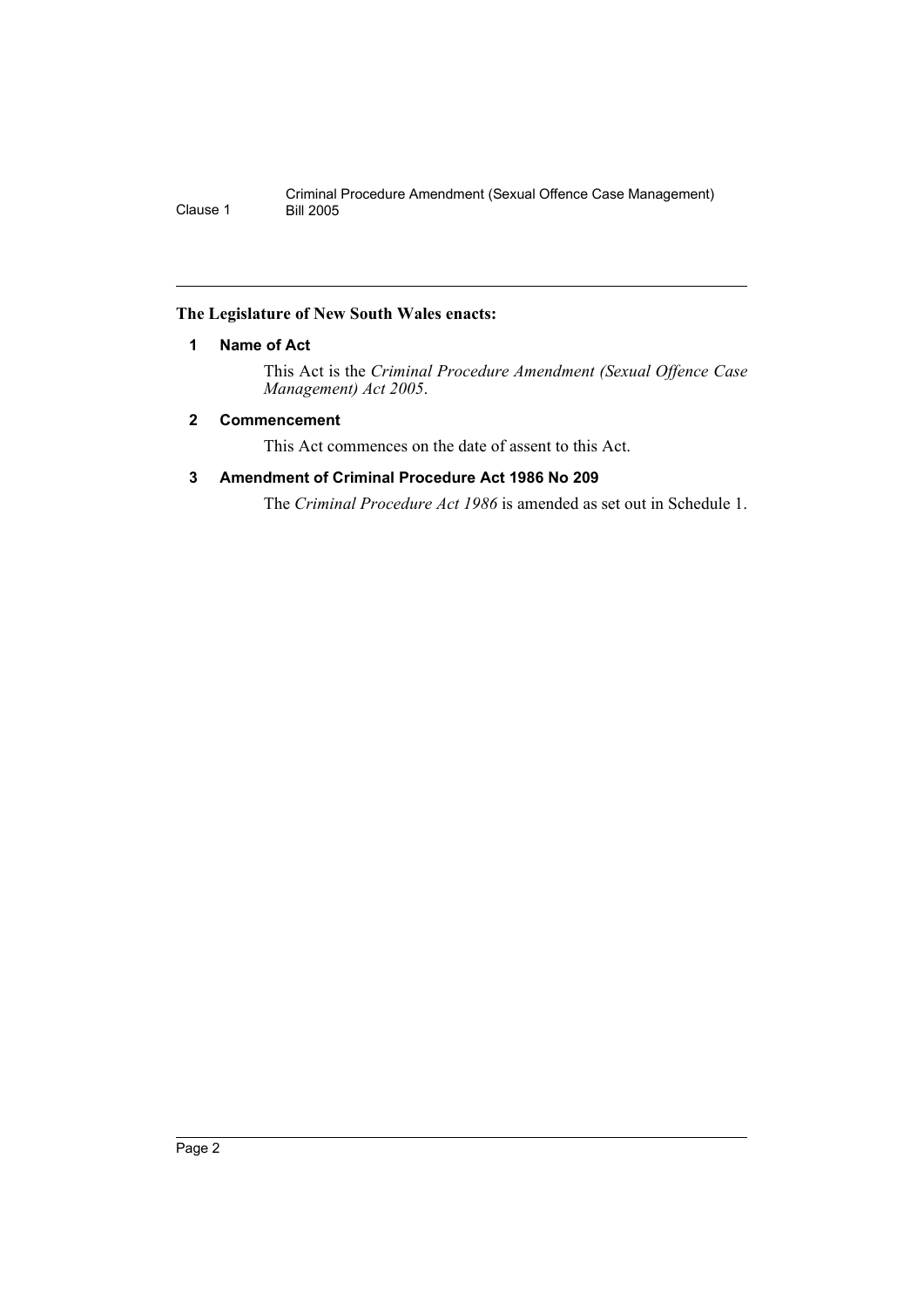Criminal Procedure Amendment (Sexual Offence Case Management) Bill 2005

Amendments **Amendments** Schedule 1

### **Schedule 1 Amendments**

(Section 3)

**[1] Section 130A**

Insert after section 130:

#### **130A Pre-trial orders bind trial Judge in sexual offence proceedings**

- (1) A pre-trial order made by a Judge in sexual offence proceedings is binding on the trial Judge in those proceedings unless, in the opinion of the trial Judge, it would not be in the interests of justice for the order to be binding.
- (2) If, on an appeal against a conviction for a prescribed sexual offence, a new trial is ordered, a pre-trial order made by a Judge in relation to the sexual offence proceedings from which the conviction arose is binding on the trial Judge hearing the fresh trial proceedings unless:
	- (a) the pre-trial order is inconsistent with an order made on appeal, or
	- (b) in the opinion of the trial Judge, it would not be in the interests of justice for the order to be binding.
- (3) If sexual offence proceedings before a trial Judge are discontinued for any reason, a pre-trial order made by a Judge in respect of those proceedings is binding on a trial Judge hearing any subsequent trial proceedings relating to the same offence as the discontinued proceedings unless, in the opinion of the trial Judge, it would not be in the interests of justice for the order to be binding.
- (4) For the purposes of this section:

*pre-trial order* means any order made after the indictment is first presented but before the empanelment of a jury for a trial.

*sexual offence proceedings* means proceedings on indictment in respect of a prescribed sexual offence.

*trial Judge* means the Judge before whom the trial proceedings, following empanelment of a jury, are heard.

(5) For the purposes of this section, a reference to the *empanelment of a jury* is, in the case of a trial by a Judge alone, taken to be a reference to the point in time when the Judge first assumes the role of the tribunal of fact.